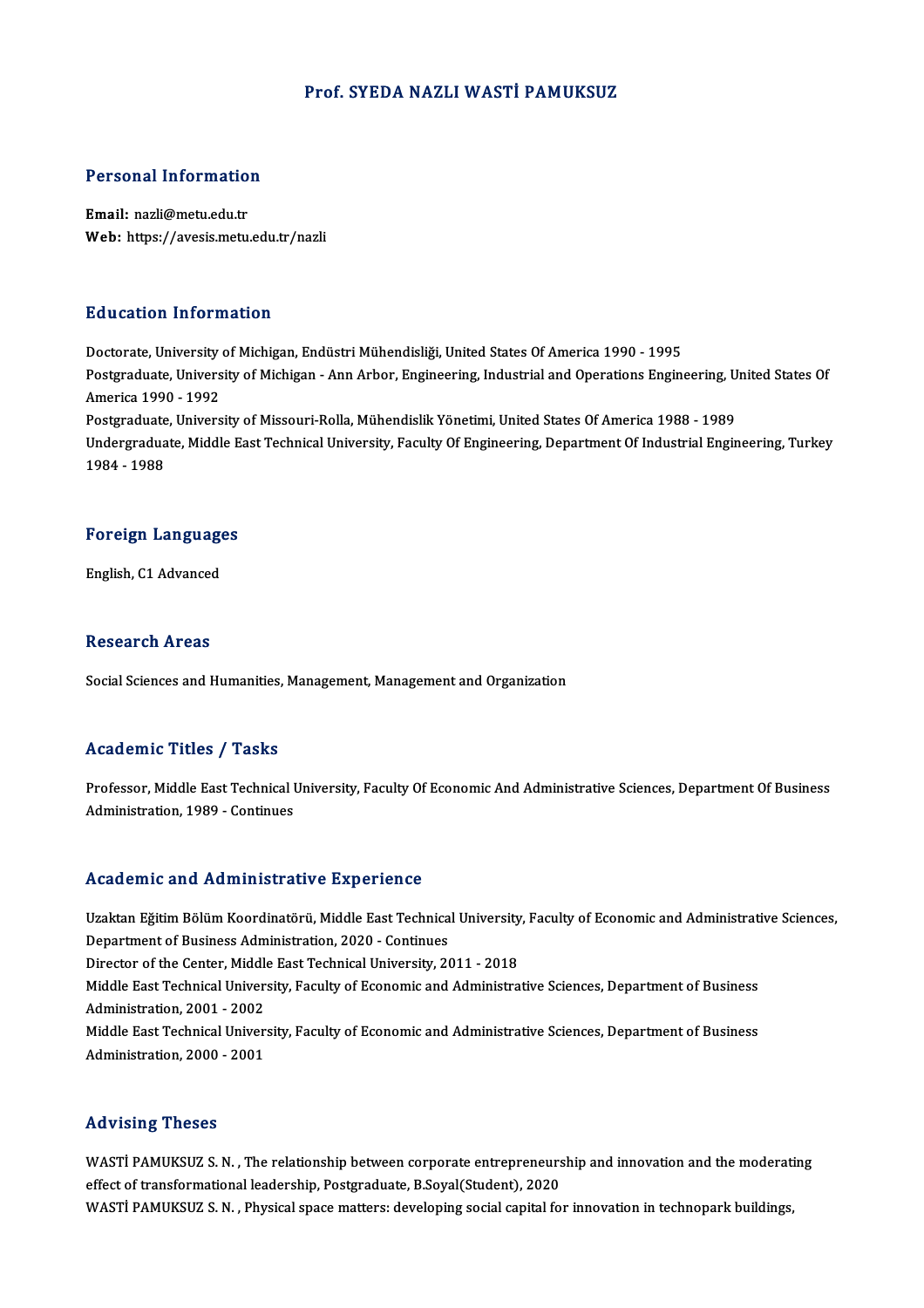Postgraduate,A.Melih(Student),2019 Postgraduate, A.Melih(Student), 2019<br>WASTİ PAMUKSUZ S. N. , Toyota's crisis communications and public emotions: Implications for trust repair,<br>Pestsraduate, H.CELİK(Student), 2019 Postgraduate, A.Melih(Student), 2019<br>WASTİ PAMUKSUZ S. N. , Toyota's crisis<br>Postgraduate, H.ÇELİK(Student), 2018<br>WASTİ PAMUKSUZ S. N. , Toyota's quiqis WASTİ PAMUKSUZ S.N. , Toyota's crisis communications and public emotions: Implications for trust repair,<br>Postgraduate, H.ÇELİK(Student), 2018<br>WASTİ PAMUKSUZ S.N. , Toyota's crisis communications and public emotions: implic Postgraduate, H.ÇELİK(Student), 2018<br>WASTİ PAMUKSUZ S. N. , Toyota's crisis communications and public emotions: implications for trust repair,<br>Postgraduate, H.Çelik(Student), 2018 WASTİ PAMUKSUZ S.N. , Toyota's crisis communications and public emotions: implications for trust repair,<br>Postgraduate, H.Çelik(Student), 2018<br>WASTİ PAMUKSUZ S.N. , Relationship between social capital, information sharing, Postgraduate, H.Çelik(Student), 2018<br>WASTİ PAMUKSUZ S. N. , Relationship between social capital, information<br>performance in technology parks, Postgraduate, F.FEYZA(Student), 2018<br>WASTİ PAMUKSUZ S. N. , Sources and banefits WASTİ PAMUKSUZ S.N. , Relationship between social capital, information sharing, organizational ambidexterity and<br>performance in technology parks, Postgraduate, F.FEYZA(Student), 2018<br>WASTİ PAMUKSUZ S.N. , Sources and benef performance in technology parks, Postgraduate, F.FEYZA(Student), 2018<br>WASTİ PAMUKSUZ S. N. , Sources and benefits of social capital for technology based firms in stps: A case of METU<br>Technopolis, Postgraduate, D.ASLAN(Stud WASTİ PAMUKSUZ S.N. , Sources and benefits of social capital for technology based firms in stps: A case of METU<br>Technopolis, Postgraduate, D.ASLAN(Student), 2014<br>WASTİ PAMUKSUZ S.N. , Sources and benefits of social capital Technopolis, Postgraduate, D.ASLAN(Student), 2014<br>WASTİ PAMUKSUZ S. N. , Sources and benefits of so<br>Technopolis, Postgraduate, D.Aslan(Student), 2014<br>WASTİ RAMUKSUZ S. N. – KÖKSAL G. Produst miv de WASTİ PAMUKSUZ S. N. , Sources and benefits of social capital for technology based firms in STPs a case of METU<br>Technopolis, Postgraduate, D.Aslan(Student), 2014<br>WASTİ PAMUKSUZ S. N. , KÖKSAL G., Product mix determination Technopolis, Postgraduate, D.Aslan(Student), 2014<br>WASTİ PAMUKSUZ S. N. , KÖKSAL G., Product mix determination under uncertainty within a framework proposed for<br>effective product management, Doctorate, N.NİLGÜN(Student), 20 WASTİ PAMUKSUZ S. N. , KÖKSAL G., Product mix determination under uncertainty within a framework prop<br>effective product management, Doctorate, N.NİLGÜN(Student), 2013<br>WASTİ PAMUKSUZ S. N. , Comparative advantages of spinof effective product management, Doctorate, N.NİLGÜN(S<br>WASTİ PAMUKSUZ S. N. , Comparative advantages of sp<br>manufacturer, Postgraduate, B.Uzunca(Student), 2009<br>WASTİ PAMUKSUZ S. N. , Porformance euteemes of inte WASTİ PAMUKSUZ S.N. , Comparative advantages of spinoff suppliers: a case study of a Turkish automotive<br>manufacturer, Postgraduate, B.Uzunca(Student), 2009<br>WASTİ PAMUKSUZ S.N. , Performance outcomes of interorganizational manufacturer, Postgraduate, B.Uzunca(Student), 2009<br>WASTİ PAMUKSUZ S. N. , Performance outcomes of interorganizational trust in buyer-selle<br>relationship between a pharmacy and a drug wholesaler, Doctorate, A.Elif(Student), WASTİ PAMUKSUZ S.N. , Performance outcomes of interorganizational trust in buyer-seller relationships: the case<br>relationship between a pharmacy and a drug wholesaler, Doctorate, A.Elif(Student), 2005<br>WASTİ PAMUKSUZ S.N. , relationship between a pharmacy and a drug wholesaler, Doctorate, A.Elif(Student), 2005<br>WASTİ PAMUKSUZ S. N. , Buyer supplier relationship typologies and conflict management strategies in the Turkish<br>Automotive Industry, P

## Taught Courses And Trainings

Wasti Pamuksuz S. N., Inovasyon Yonetimi, 2018 - 2018

## Articles Published in Journals That Entered SCI, SSCI and AHCI Indexes

I. Trust types, distrust, and performance outcomes in smal business relationships: the pharmacy-drug Trust types, dist.<br>Trust types, dist.<br>Sengun A E WAS Trust types, distrust, and perform<br>warehouse case<br>Sengun A. E. , WASTİ PAMUKSUZ S. N.<br>SERVICE INDUSTRIES JOURNAL .vol 2 warehouse case<br>Sengun A. E. , WASTİ PAMUKSUZ S. N.<br>SERVICE INDUSTRIES JOURNAL, vol.31, no.2, pp.287-309, 2011 (Journal Indexed in SSCI)

Sengun A. E. , WASTİ PAMUKSUZ S. N.<br>SERVICE INDUSTRIES JOURNAL, vol.31, no.2, pp.287-309, 2011 (Journal Indexed in SSCI)<br>II. Antecedents of Trust in Buyer-Supplier Relations in Developing Countries: The Case of the Tur SERVICE INDUSTRIES<br>Antecedents of Tru<br>Automotive Sector<br>Westi S.N., Westi S.A **Antecedents of Trus<br>Automotive Sector<br>Wasti S.N., Wasti S.A.<br>AMME IDAPESI DEPCI** Automotive Sector<br>Wasti S. N. , Wasti S. A.<br>AMME IDARESI DERGISI, vol.42, no.1, pp.139-160, 2009 (Journal Indexed in SSCI)

- Wasti S. N. , Wasti S. A.<br>AMME IDARESI DERGISI, vol.42, no.1, pp.139-160, 2009 (Journal Indexed in SSCI)<br>III. Revisiting Trust and Control Effects on Perceived Relationship Performance<br>Sengun A. E. WASTI PAMUKSUZ S. N AMME IDARESI DERGISI, vol.42, no.1,<br>Revisiting Trust and Control Effee<br>Sengun A. E. , WASTİ PAMUKSUZ S. N.<br>INTERNATIONAL SMALL BUSINESS IG INTERNATIONAL SMALL BUSINESS JOURNAL-RESEARCHING ENTREPRENEURSHIP, vol.27, no.1, pp.39-69, 2009<br>(Journal Indexed in SSCI) Sengun A. E., WASTİ PAMUKSUZ S. N.
- IV. Does technologymanagement research diverge or converge in developing and developed countries? (Journal Indexed in SSCI)<br>Does technology management research diverge or converge in deve<br>ÇETİNDAMAR KOZANOĞLU D., WASTİ PAMUKSUZ S. N. , ANSAL H., Beyhan B.<br>TECHNOVATION vel 29 no.1 np.45 58, 2009 (Journal Indexed in SCI) Does technology management research diverge or converge in<br>ÇETİNDAMAR KOZANOĞLU D., WASTİ PAMUKSUZ S. N. , ANSAL H., Bey<br>TECHNOVATION, vol.29, no.1, pp.45-58, 2009 (Journal Indexed in SCI)<br>Trust in buyer sunnlisr relations TECHNOVATION, vol.29, no.1, pp.45-58, 2009 (Journal Indexed in SCI)
- V. Trust in buyer-supplier relations: the case of the Turkish automotive industry WASTI PAMUKSUZ S. N., WASTI S. A. Trust in buyer-supplier relations: the case of the Turkish automotive industry<br>WASTİ PAMUKSUZ S. N. , WASTİ S. A.<br>JOURNAL OF INTERNATIONAL BUSINESS STUDIES, vol.39, no.1, pp.118-131, 2008 (Journal Indexed in SSCI)<br>Trust, s WASTİ PAMUKSUZ S. N. , WASTİ S. A.<br>JOURNAL OF INTERNATIONAL BUSINESS STUDIES, vol.39, no.1, pp.118-131, 2008 (Journal Indexed in SSCI)<br>VI. Trust, control, and risk - A test of das and teng's conceptual framework for ph
- **JOURNAL OF INTERNATION**<br>Trust, control, and rish<br>supplier relationships<br>Senguen A E Westi S N Trust, control, and risk<br>supplier relationships<br>Senguen A.E., Wasti S.N.<br>CROUP & ORCANIZATION supplier relationships<br>Senguen A. E. , Wasti S. N.<br>GROUP & ORGANIZATION MANAGEMENT, vol.32, no.4, pp.430-464, 2007 (Journal Indexed in SSCI)<br>Management of buyer sunplier conflict: The case of the Turkish autometive industr

Senguen A. E. , Wasti S. N.<br>GROUP & ORGANIZATION MANAGEMENT, vol.32, no.4, pp.430-464, 2007 (Journal Indexed in SS<br>VII. Management of buyer-supplier conflict: The case of the Turkish automotive industry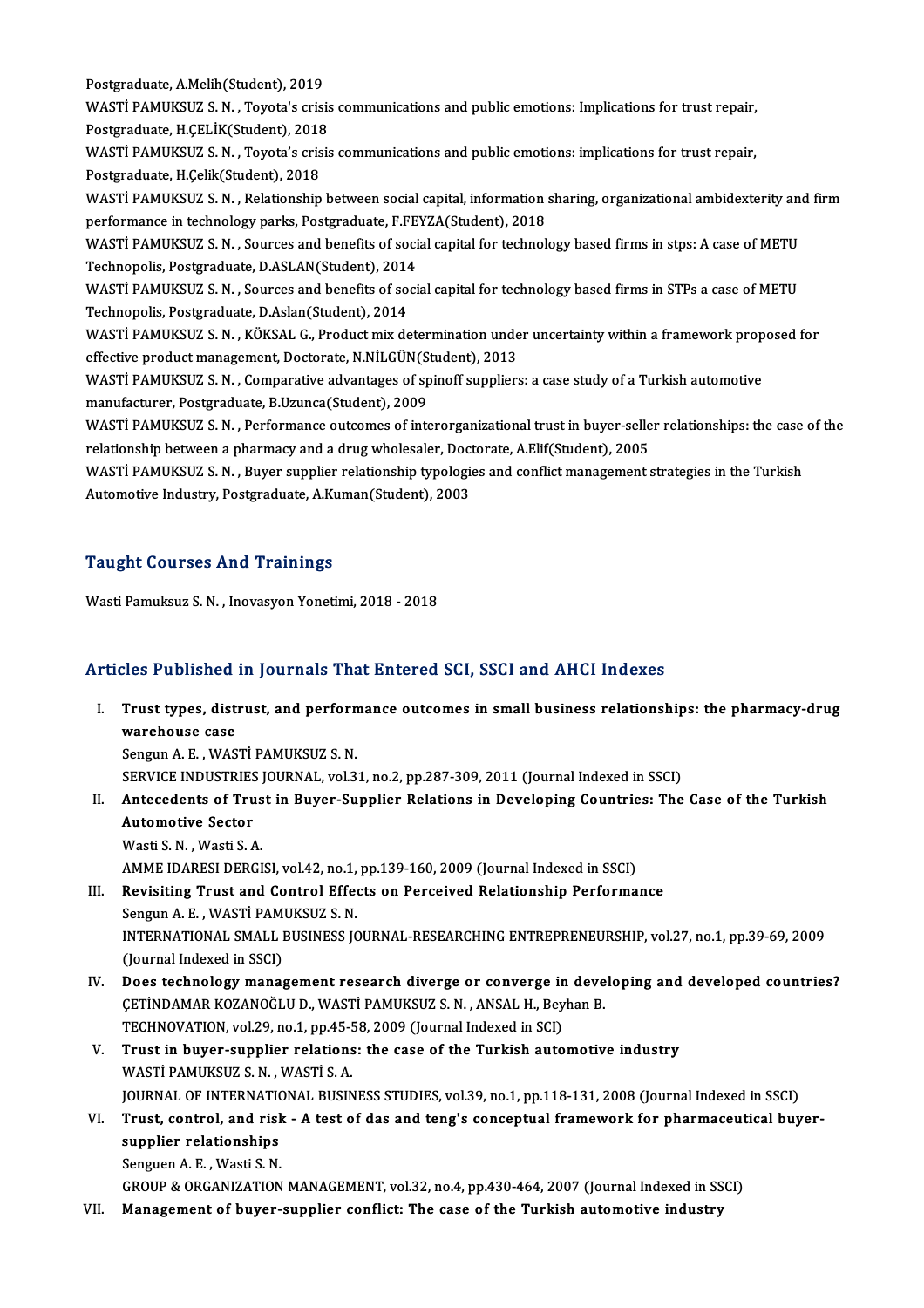KozanM.K. ,WastiS.N. ,KumanA.

Kozan M. K. , Wasti S. N. , Kuman A.<br>JOURNAL OF BUSINESS RESEARCH, vol.59, no.6, pp.662-670, 2006 (Journal Indexed in SSCI)<br>Buyen sunnlier relationships in the Turkish eutemative industry.

Kozan M. K., Wasti S. N., Kuman A.<br>JOURNAL OF BUSINESS RESEARCH, vol.59, no.6, pp.662-670, 2006 (Journ.<br>VIII. Buyer-supplier relationships in the Turkish automotive industry<br>Westi S. N., Koran M. K., Kuman A. JOURNAL OF BUSINESS RESEARCH<br>Buyer-supplier relationships in<br>Wasti S. N. , Kozan M. K. , Kuman A.<br>INTERNATIONAL JOURNAL OF ORE VIII. Buyer-supplier relationships in the Turkish automotive industry<br>Wasti S. N. , Kozan M. K. , Kuman A.<br>INTERNATIONAL JOURNAL OF OPERATIONS & PRODUCTION MANAGEMENT, vol.26, pp.947-970, 2006 (Journal<br>Indexed in SSCI) Wasti S. N., Kozan M. K., Kuman A. INTERNATIONAL JOURNAL OF OPERATIONS & PRODUCTION MANAGEMENT, vol.26, pp.947-970, 2006 (Journal<br>Indexed in SSCI)<br>IX. Analysis of supplier buyer relationships using resource constrained project scheduling strategies<br>Tukel O.

Indexed in SSCI)<br>**Analysis of suppli**<br>Tukel O., Wasti S. N.<br>FUROPEAN JOURNA Analysis of supplier buyer relationships using resource constrained project scheduling strategie<br>Tukel 0., Wasti S. N.<br>EUROPEAN JOURNAL OF OPERATIONAL RESEARCH, vol.129, no.2, pp.271-276, 2001 (Journal Indexed in SCI)<br>Coll

- Tukel O., Wasti S. N.<br>EUROPEAN JOURNAL OF OPERATIONAL RESEARCH, vol.129, no.2, pp.271-276, 2001 (Journal Indexed<br>X. Collaborating with suppliers in product development: A US and Japan comparative study<br>Westi S. N. Liker L EUROPEAN JOURNA<br>Collaborating wit<br>Wasti S. N. , Liker J.<br>JEEE TRANSACTION X. Collaborating with suppliers in product development: A US and Japan comparative study<br>Wasti S. N. , Liker J.<br>IEEE TRANSACTIONS ON ENGINEERING MANAGEMENT, vol.46, no.4, pp.444-461, 1999 (Journal Indexed in SCI)
	-
- XI. Risky business or competitive power? Supplier involvement in Japanese product design WastiS.N. ,Liker J. Risky business or competitive power? Supplier involvement in Japanese product design<br>Wasti S. N. , Liker J.<br>JOURNAL OF PRODUCT INNOVATION MANAGEMENT, vol.14, no.5, pp.337-355, 1997 (Journal Indexed in SCI)<br>Supplier involve
- XII. Supplier involvement in automotive component design: Are there really large US Japan differences?<br>Liker J., Kamath R., Wasti S. N., Nagamachi M. **JOURNAL OF PRODUCT INNOVATION MANAG<br>Supplier involvement in automotive com<br>Liker J., Kamath R., Wasti S. N. , Nagamachi M.**<br>RESEARCH POLICY vol 25, no 1, np 50, 90, 100 RESEARCH POLICY, vol.25, no.1, pp.59-89, 1996 (Journal Indexed in SSCI)

#### Articles Published in Other Journals

- Thicles Published in Other Journals<br>I. Integrating knowledge with suppliers at the R D manufacturing interface<br>ROSELL D T, LAKEMOND N, WASTI RAMUKSUZ S N Rose Tubishou in Stron Journals<br>Integrating knowledge with suppliers at the R D<br>ROSELL D.T., LAKEMOND N., WASTİ PAMUKSUZ S.N. Integrating knowledge with suppliers at the R D manufacturing interface<br>ROSELL D. T. , LAKEMOND N., WASTİ PAMUKSUZ S. N.<br>Journal of Manufacturing Technology Management, vol.25, pp.240-257, 2014 (Refereed Journals of Other<br> ROSELL D.T.<br>Journal of Ma<br>Institutions)<br>Sunnlier in: Journal of Manufacturing Technology Management, vol.25, pp.240-257, 2014 (Refereed Journals of Other<br>Institutions)<br>II. Supplier involvement in design a comparative survey of automotive suppliers in the USA UK and<br>Ionan
- Institut<br><mark>Suppli</mark><br>Japan<br>LIVEP Japan<br>LIKER J. K. , KAMATH R. R. , WASTİ PAMUKSUZ S. N.

International Journal of Quality Science, vol.3, pp.214-238, 1998 (Refereed Journals of Other Institutions)

## Refereed Congress / Symposium Publications in Proceedings

- efereed Congress / Symposium Publications in Proceedings<br>I. Participant centred learning in management education: The case for learning in Turkey Andrews S., Wastington, Branch<br>Participant centred learning is<br>Andrews S., Wasti Pamuksuz S. N. Participant centred learning in management education: The case for learning in Turkey<br>Andrews S., Wasti Pamuksuz S. N.<br>11th Annual Euromed Academy of Business (EMAB) Conference, Valletta, Malta, 12 - 14 September 2018, pp. Andre<br>11th /<br>1496<br>Entre 11th Annual Euromed Academy of Business (EMAB) Conference, Valletta, Malta, 12 - 14 September 2018, pp.<br>1496<br>II. Entrepreneurial adaptation in the video game industry: A case of game developers in a Turkish<br>university tech
- 1496<br>II. Entrepreneurial adaptation in the video game industry: A case of game developers in a Turkish<br>university techno park

Durukan C., Narooz R., WASTİ PAMUKSUZ S.N.

British Academy of Management Annual Conference, 3 - 06 September 2018

## Durukan C., Narooz R., WASTİ PAMUKSUZ S. N.<br>British Academy of Management Annual Conference, 3 - 06 September 2018<br>III. Entrepreneurial adaptation in the video game industry: A case for game developers in a Turkish<br>waivors British Academy of Manag<br>Entrepreneurial adapt<br>university technopark<br>Punukan C. Narogr B. We Entrepreneurial adaptation in the video<br>university technopark<br>Durukan C., Narooz R., Wasti Pamuksuz S. N.<br>Pritish Agdemy of Managament, Pristel Uni university technopark<br>Durukan C., Narooz R., Wasti Pamuksuz S. N.<br>British Academy of Management, Bristol, United Kingdom, 3 - 06 September 2018<br>Physisal anage matters: How social conital fosters greativity and innoyat

- Durukan C., Narooz R., Wasti Pamuksuz S. N.<br>British Academy of Management, Bristol, United Kingdom, 3 06 September 2018<br>IV. Physical space matters: How social capital fosters creativity and innovation in technopark firms British Academy of Management, Bristol, United King<br>**Physical space matters: How social capital fost**<br>Horata A. M. , Wasti Pamuksuz S. N. , Ceylan C., Dul J.<br>European Academy of Management, Berltiauil: Jeolo Physical space matters: How social capital fosters creativity and i<br>Horata A. M. , Wasti Pamuksuz S. N. , Ceylan C., Dul J.<br>European Academy of Management, Reykjavik, Iceland, 19 - 22 June 2018<br>Secial sanital and nhysical European Academy of Management, Reykjavik, Iceland, 19 - 22 June 2018
- Horata A. M. , Wasti Pamuksuz S. N. , Ceylan C., Dul J.<br>European Academy of Management, Reykjavik, Iceland, 19 22 June 2018<br>V. Social capital and physical space in facilitating creativity and innovation: A case study<br>Cey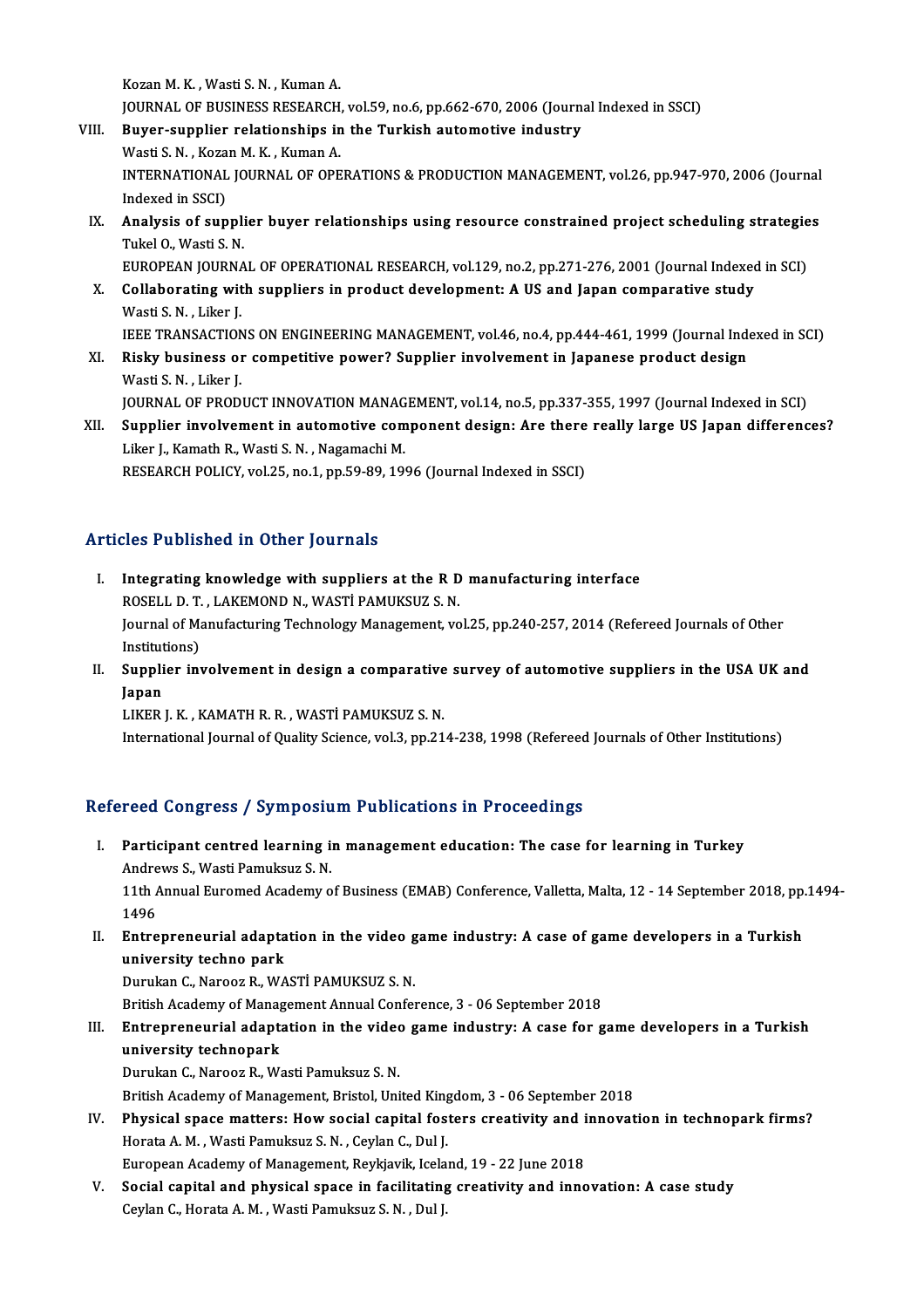Clustering—International Conference on Clusters and Districts, Valencia, Spain, 24 - 25 May 2018<br>Distruct between stakebalders in technology parks

Clustering—International Conference on Clusters and Dist<br>VI. Distrust between stakeholders in technology parks<br>Hefmann E. Nienaber A. M. Naneer B. WASTI PAMUKSUZ Clustering—International Conference on Clusters and Districts, Valencia, S<br>Distrust between stakeholders in technology parks<br>Hofmann E., Nienaber A. M. , Narooz R., WASTİ PAMUKSUZ S.N. , Searle R.<br>Pritish Asedemy of Managa VI. Distrust between stakeholders in technology parks<br>Hofmann E., Nienaber A. M., Narooz R., WASTI PAMUKSUZ S. N., Searle R. Hofmann E., Nienaber A. M. , Narooz R., WASTİ PAMUKSUZ S. N. , Searle R.<br>British Academy of Management Conference, 5 - 07 September 2017<br>VII. Physical Space, Communication and Social Capital: The Case of Technoparks as Inn British Academy of Management Conference, 5 - 07 September 2017<br>Physical Space, Communication and Social Capital: The Case<br>WASTİ PAMUKSUZ S.N., CEYLAN C., Jan D. Physical Space, Communication and Social Capital: The Case of Technoparks as Innovative Cluster<br>WASTİ PAMUKSUZ S. N. , CEYLAN C., Jan D.<br>hysical Space, Communication and Social Capital: The Case of Technoparks as Innovativ hysical Space, Communication and Social Capital: The Case of Technoparks as Innovative Clusters, 21 - 24 June 2017 hysical Space, Communication and Social Capital: The Case of Technoparks as Innovative Clusters, 21 - 24 June<br>2017<br>VIII. TEKNOPARK FİRMALARINDA SOSYAL SERMAYE, BİLGİ PAYLAŞIMI, ÖRGÜTSEL ÇİFTYÖNLÜLÜK VE 2017<br>TEKNOPARK FİRMALARINDA SOSYAL SERI<br>FİRMA PERFORMANSI ARASINDAKİ İLİŞKİ<br>Keskin E. E. WASTİ BAMIKSUZ S. N TEKNOPARK FİRMALARINDA SO:<br>FİRMA PERFORMANSI ARASINDA<br>Keskin F. F. , WASTİ PAMUKSUZ S. N.<br>25. Husel Yongtim və Organizasıyon FİRMA PERFORMANSI ARASINDAKİ İLİŞKİ<br>Keskin F. F. , WASTİ PAMUKSUZ S. N.<br>25. Ulusal Yonetim ve Organizasyon, Turkey, 25 - 27 May 2017<br>ANAJ YZINC PURLIC REACTION TO TOYOTA S TRUST REI Keskin F. F. , WASTİ PAMUKSUZ S. N.<br>25. Ulusal Yonetim ve Organizasyon, Turkey, 25 - 27 May 2017<br>IX. ANALYZING PUBLIC REACTION TO TOYOTA S TRUST REPAIR EFFORTS USING IMAGE RESTORATION<br>THEORY 25. Ulusal<br><mark>ANALYZI</mark><br>THEORY<br>WAST<sup>I RA</sup> WASTİ PAMUKSUZ S.N., ÇELİK H. 9th Workshop on 'Trust Within and Between Organizations', 17 - 18 November 2016 WASTİ PAMUKSUZ S. N. , ÇELİK H.<br>9th Workshop on 'Trust Within and Between Organizations', 17 - 18 November 2016<br>X. Co creation of collaborative entrepreneurial eco systems An investigation of trust building<br>mechanisma in T 9th Workshop on 'Trust Within and Betwe<br>Co creation of collaborative entrepre:<br>mechanisms in Turkish science parks<br>NAPOOZ B. ANNMABUE N. WASTI BAMUZY Co creation of collaborative entrepreneurial<br>mechanisms in Turkish science parks<br>NAROOZ R., ANNMARIE N., WASTİ PAMUKSUZ S.N.<br>9th Werkshap en 'Twet Within and Betysen Organ mechanisms in Turkish science parks<br>NAROOZ R., ANNMARIE N., WASTİ PAMUKSUZ S. N.<br>9th Workshop on 'Trust Within and Between Organizations', 17 - 18 November 2016<br>Physical Space Secial Capital and Callabarative Innovation Th NAROOZ R., ANNMARIE N., WASTİ PAMUKSUZ S. N.<br>9th Workshop on 'Trust Within and Between Organizations', 17 - 18 November 2016<br>XI. Physical Space Social Capital and Collaborative Innovation The Case of Technoparks as Inn **9th Work<br>Physical<br>Clusters<br>WASTI PA** Physical Space Social Capital and Colla<br>Clusters<br>WASTİ PAMUKSUZ S.N. , CEYLAN C., JAN D.<br>Pritish Asedemy of Manasement 6, 09 Sen Clusters<br>WASTİ PAMUKSUZ S. N. , CEYLAN C., JAN D.<br>British Academy of Management, 6 - 08 September 2016 XII. Consumer Responses to Toyota s Crisis Communication Tactics WASTİ PAMUKSUZ S.N., TARI KASNAKOĞLU B. British Academy of Management, Portsmouth, Dominica, 8 - 10 September 2015 XIII. Precious Yet Perilous Exloring the Dark Side of Trust in the Jewelry Trade WASTİPAMUKSUZ S.N. ,ŞENGÜNA.E. Precious Yet Perilous Exloring the Dark Side of Trust in the Jewelry Trade<br>WASTİ PAMUKSUZ S. N. , ŞENGÜN A. E.<br>European Group for Organizational Studies (EGOS) 31st Colloquium, ATINA, 2 - 04 July 2015<br>Secial Capital Develo XIV. Social Capital Development in High Tech Firms European Group for Organizationa<br>Social Capital Development in I<br>WASTİ PAMUKSUZ S.N., ASLAN D.<br>European Acedemy of Managaman Social Capital Development in High Tech Firms<br>WASTİ PAMUKSUZ S. N. , ASLAN D.<br>European Academy of Management (EURAM) Conference, VARSOVA, Poland, 17 - 20 June 2015<br>Space Internation and Innovation Does Provimity Boolly Mat WASTİ PAMUKSUZ S. N. , ASLAN D.<br>European Academy of Management (EURAM) Conference, VARSOVA, Poland, 17 - 20 June 2015<br>XV. Space Interaction and Innovation Does Proximity Really Matter for High Tech Firms<br>WASTİ PAMUKSUZ S. WASTİ PAMUKSUZ S. N. , ASLAN D.<br>DRUID15 Conference. ROMA. Italy. 15 - 17 June 2015 XV. Space Interaction and Innovation Does Proximity Really Matter for High Tech Firms WASTI PAMUKSUZ S. N. , ASLAN D.<br>DRUID15 Conference, ROMA, Italy, 15 - 17 June 2015<br>XVI. INTELLIGENT OPERATIONS PLANNING IN AUTOMATIC STORAGE AND RETRIEVAL<br>DACLLE WASTI S. N DRUID15 Conference,<br>INTELLIGENT OPER<br>DAGLI C., WASTI S. N.<br>1999 INTECRATED SY INTELLIGENT OPERATIONS PLANNING IN AUTOMATIC STORAGE AND RETRIEVAL<br>DAGLI C., WASTI S. N.<br>1989 INTEGRATED SYSTEMS CONF OF THE INSTITUTE OF INDUSTRIAL ENGINEERS / CONF OF THE SOC FOR<br>INTECRATED MANUEACTURING Coorgia United S DAGLI C., WASTI S. N.<br>1989 INTEGRATED SYSTEMS CONF OF THE INSTITUTE OF INDUSTRIAL ENGINEERS / CONF OF THE SOC<br>INTEGRATED MANUFACTURING, Georgia, United States Of America, 12 - 15 November 1989, pp.511-516 INTEGRATED MANUFACTURING, Georgia, United States Of America, 12 - 15 November 1989, pp.511-516<br>Supported Projects

Supported Projects<br>WASTİ PAMUKSUZ S.N. , Other Supported Projects, CASE STUDY ALLIANCE TURKEY- Vaka Analizi Ortaklığı Türkiye,<br>2015 - 2018 5apported<br>WASTI PAMU<br>2015 - 2018<br>WASTI RAMU WASTİ PAMUKSUZ S. N. , Other Supported Projects, CASE STUDY ALLIANCE TURKEY- Vaka Analizi Ortaklığı Türkiye,<br>2015 - 2018<br>WASTİ PAMUKSUZ S. N. , KESKIN F. F. , Project Supported by Higher Education Institutions, Yüksek Tekn

2015 - 2018<br>WASTİ PAMUKSUZ S. N. , KESKIN F. F. , Project Supported by Higher Education Institutions, Yüksek Teknoloji Alanındaki<br>KOBİ'lerin Sosyal Sermaye Oluşumunun Çok Yönlülüğe Etkisi, 2016 - 2016 WASTİ PAMUKSUZ S.N., KESKIN F.F., Project Supported by Higher Education Institutions, Yüksek Teknoloji Alanındal<br>KOBİ'lerin Sosyal Sermaye Oluşumunun Çok Yönlülüğe Etkisi, 2016 - 2016<br>WASTİ PAMUKSUZ S.N., ÇELIK H., Project

KOBİ'lerin Sosyal Sermaye Oluşumunun Çok Yönlülüğe Etkisi, 2016 - 2016<br>WASTİ PAMUKSUZ S. N. , ÇELIK H., Project Supported by Higher Education Institution<br>Kullandığı Önlemlere Müşteri Gruplarından Gelen Tepkinin Ölçülmesi, WASTİ PAMUKSUZ S. N. , ÇELIK H., Project Supported by Higher Education Institutions, Toyota'nın Güven Onarımı iç<br>Kullandığı Önlemlere Müşteri Gruplarından Gelen Tepkinin Ölçülmesi, 2014 - 2016<br>WASTİ PAMUKSUZ S. N. , Projec